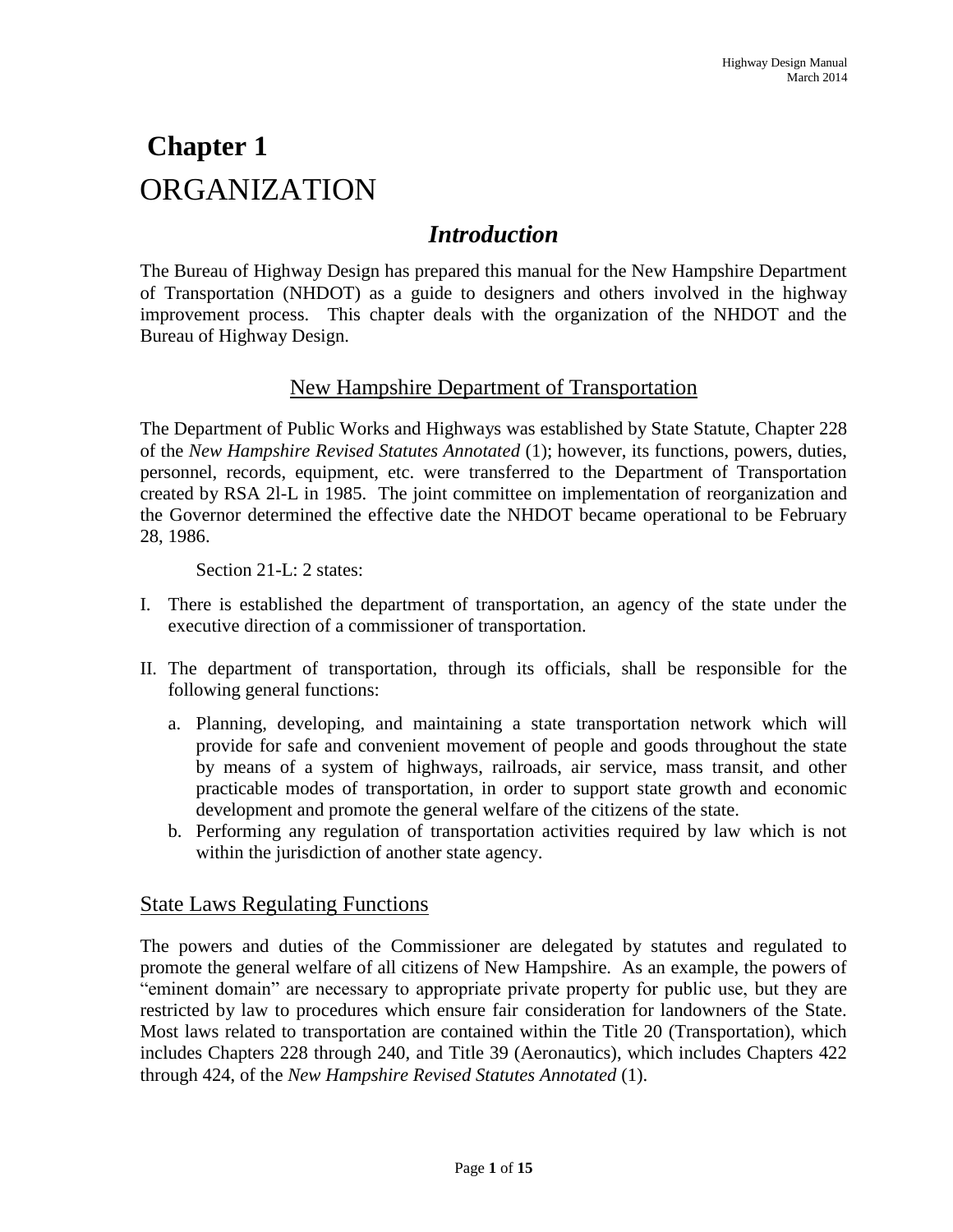### **Mission Statement**

Transportation excellence enhancing the quality of life in New Hampshire.

### **Purpose**

Transportation excellence in New Hampshire is fundamental to the state's sustainable economic development and land use, enhancing the environment, and preserving the unique character and quality of life. The Department will provide safe and secure mobility and travel options for all of the state's residents, visitors, and goods movement, through a transportation system and services that are well maintained, efficient, reliable, and provide seamless interstate and intrastate connectivity.

## **Strategic Goals**

- [Customer Satisfaction](http://www.nh.gov/dot/org/commissioner/balanced-scorecard/goals.htm#customer)
- [Effective Resource Management](http://www.nh.gov/dot/org/commissioner/balanced-scorecard/goals.htm#erm)
- [Performance](http://www.nh.gov/dot/org/commissioner/balanced-scorecard/goals.htm#performance)
- [Employee Development](http://www.nh.gov/dot/org/commissioner/balanced-scorecard/goals.htm#ed)

### **Vision**

Transportation in New Hampshire is provided by an accessible, multimodal system connecting rural and urban communities. Expanded transit and rail services, a well-maintained highway network and airport system provide mobility that promotes smart growth and sustainable economic development, while reducing transportation impacts on New Hampshire's natural, cultural, and social resources. Safe bikeways, sidewalks, and trails link neighborhoods, parks, schools, and downtowns. Creative and stable revenue streams fund an organization that uses its diverse human and financial resources efficiently and effectively.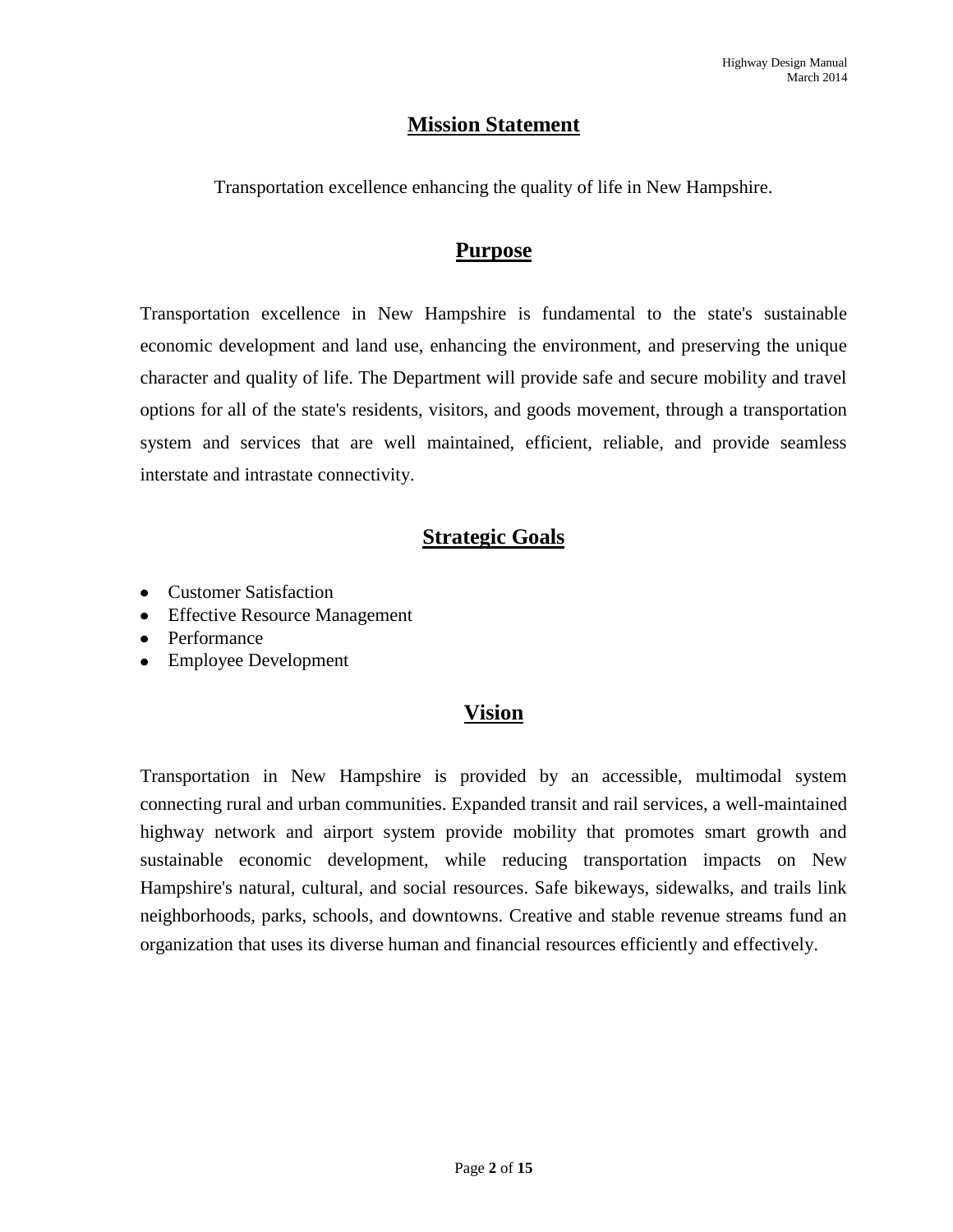# *Organization*

As shown in the Organizational Chart in Appendix 1-1, the NHDOT is under the executive direction of the Commissioner who manages the functions of the Department through a Deputy Commissioner and an Assistant Commissioner who also serves as Chief Engineer.

The organization is composed of five Divisions as follows, each headed by a Director:

- Project Development,
- Operations,
- Finance and Contracts,
- Policy and Administration, and
- Aeronautics, Rail, and Transit

Each Division is comprised of Bureaus, each headed by an Administrator. The Bureau of Highway Design, based in Concord, is one of eight (8) Bureaus under the Division of Project Development.

Additionally, there are a number of workgroups within the Department that are comprised of representatives from various bureaus and associated organizations, according to specific areas to be addressed. These include, but are not limited to:

- Specifications Committee
- Joint Loss Committee
- Unit Safety Committee
- Lean Steering Team
- TRAC Committee  $\bullet$
- Contribute Users Group
- Strategic Planning  $\bullet$
- Traffic Control Committee
- Cultural Resources Group
- Natural Resources Group
- Balanced Score Card Team
- Consultant Selection Committee  $\bullet$
- Internal Labor Management Committee
- $\bullet$ Turnpikes/Interstates Aggregation Committee
- Strategic Highway Safety Plan Committee  $\bullet$

# *Bureau of Highway Design*

The Bureau of Highway Design is part of a public service organization and, as such, its major objective is to deliver service economically and effectively. Policy and procedure memoranda, manuals, design directives, and other communications provide the regulations for operation of the Bureau of Highway Design. The services provided by the Bureau are:

• Geodetic and topographic and detail surveys,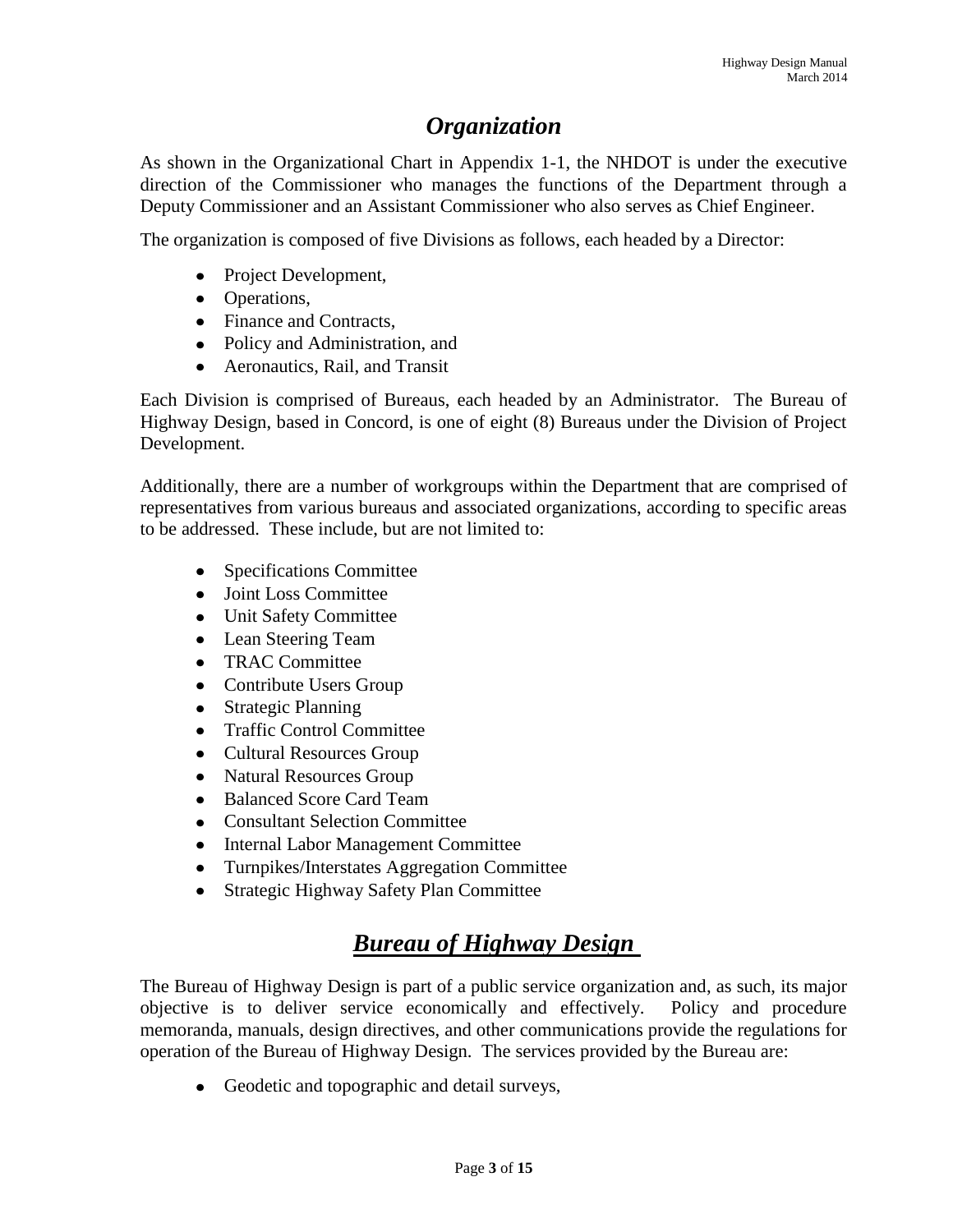- Highway design including preparation of Public Meeting Plans, Right-of-Way Plans, Environmental Permit Plans, Construction Plans, and supporting documentation, (Bid) Proposals, and
- Engineering services to the NHDOT, other New Hampshire State  $\bullet$ agencies/departments, and municipalities, as requested.

### **Organization**

The Bureau Organization Chart (Appendix 1-2) shows the Bureau of Highway Design functional groups, subdivided into sections and team units.

As in most closely coordinated organizations, there is an informal exchange of information at all levels and the Bureau of Highway Design benefits from this type of informal relationship. There is an internal exchange of duties and personnel from time to time as needed, but the organizational structure remains as shown.

### Functions and Responsibilities

A Section Chief heads each functional group (Section). The Section Chiefs are responsible to the Bureau Administrator who oversees all design and support activities within the Bureau. Each section is organized to carry out their duties as either teams or as individuals, or a combination of both. A supervisory level engineer or technician heads each Design team that is composed of other technicians and/or engineers. A senior survey technician heads each Survey team that is usually comprised of three survey technicians.

There are two stages of project development, pre-hearing (Preliminary Design) and post-hearing (Final Design). Designers within the Bureau, i.e. "in house," or Consultants may perform either or both the Preliminary Design and/or the Final Design of a project. (All consultant services are procured by a qualifications based selection process.) If the Preliminary Design is done "in house" or by Consultant, it is administered by the Chief of Preliminary Design, except for certain smaller projects that may be entirely developed by Final Design. If the Final Design is done "in house" or, in some instances done for smaller projects by Consultant under a Special Statewide Agreement, the Chief of Final Design administers it. The Chief of Consultant Design administers most Consultant Final Design projects.

Certain Consultant projects may be described as Part A/Part B. For these projects, the NHDOT negotiates an Agreement with the Consultant to perform the Preliminary Design (Part A) and the Final Design (Part B) separately. For example, the Preliminary Design may be done "in house" and the Final Design is done by the Consultant, or vice versa.

Additionally, these Sections conduct training for staff, consultants, and other participants in the design process and do research into specific highway design issues and procedures.

### *Preliminary Design*

The Preliminary Design Section prepares the preliminary engineering layout including line and grade along with preliminary cost estimates and correlates field and office information necessary to process projects through the Public Hearing.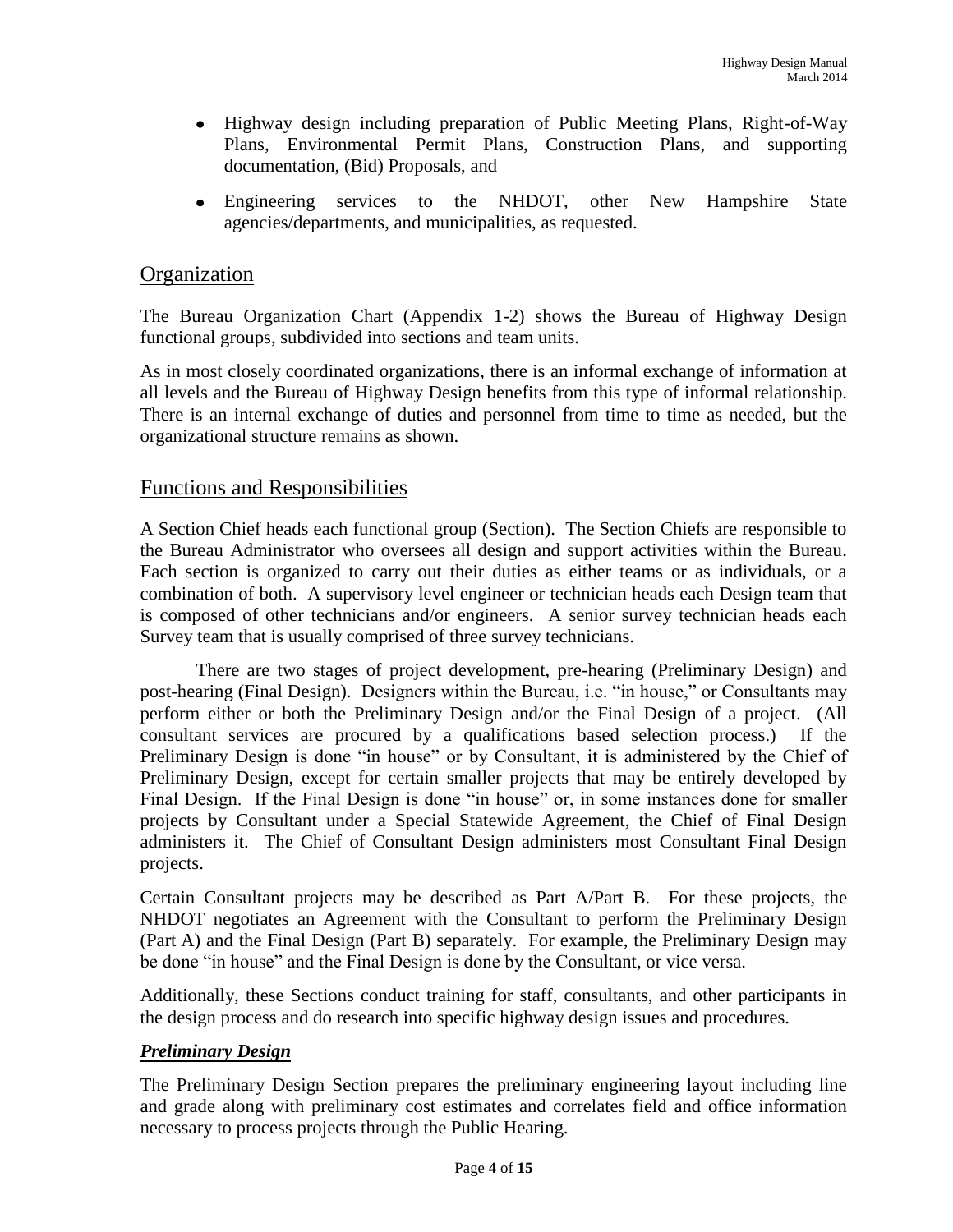Design and Geometrics: The Preliminary Design Section develops road geometry and serves as advisors on geometric details throughout plan development. Staff from Preliminary Design review preliminary Design done by Consultants. They also review geometric designs and any associated traffic studies for access-drive permit applications upon request by the Bureau of Highway Maintenance. The portion of Preliminary Design that does this work is composed of civil engineers.

Safety: Another group within the Preliminary Design Section is the Safety Section, which currently consists of two Civil Engineers, one of which is the Highway Design Safety Engineer. This section coordinates safety-related activities pertaining to the Strategic Highway Safety Plan (SHSP), the Highway Safety Improvement Program (HSIP), Road Safety Audits, High Risk Rural Road safety improvements, and the Intersection Safety Improvement Program. The Safety Section also analyzes crash data using the AASHTO SafetyAnalyst software in support of these safety programs, and provides crash reports as needed for NHDOT projects, municipal officials, consulting engineers, and regional planning commissions. This section also produces and maintains the HSIP and SHSP manuals.

Plan Preparation: Within Preliminary Design is a group composed of engineering technicians called Plan Preparation (Plan Prep) whose responsibility is to process the digital survey data collected by the survey crews into a format usable by the project designers. The result is a plan and ground model (from which cross sections and profiles can be developed) for all Highway Design projects as well as for projects in the Bureau of Bridge Design, the Bureau of Aeronautics, the Bureau of Rail and Transit, and the Bureau of Planning and Community Assistance, and also survey information required for Maintenance and Turnpike activities. This base information for Highway Design projects is used by the engineers in Preliminary Design (or by a consultant) to develop conceptual alternatives for review by the Director of Project Development and other members of the Commissioner's Office.

CAD/D: Another group within Preliminary Design Section is the Computer Aided Drafting/Design (CAD/D) support section that consists of Civil Engineers and Engineering Technicians who have become proficient in CAD/D technology as used by the Bureau of Highway Design. This groups primary function is to provide programming, training, and other necessary non-hardware related support as most of the designs are developed using CAD/D software.

Hearing Preparation: Lastly, one Engineering Technician assists the Preliminary Design engineers in the preparation of embellished presentation plans for use at internal review meetings and at public meetings.

Coordination with the Federal Highway Administration (FHWA) for Federal Aid projects and with other bureaus within the NHDOT, most commonly with the Bureaus of Right of Way, Environment, and Bridge Design, begins at the Preliminary Design stage. Existing utility locations are also requested and verified at the Preliminary Design stage through the Design Services Section of Highway Design.

### *Final Design*

Final Design Teams: The Final Design Section provides pre-hearing support to Preliminary Design and then completes the design of the project following the Public Hearing including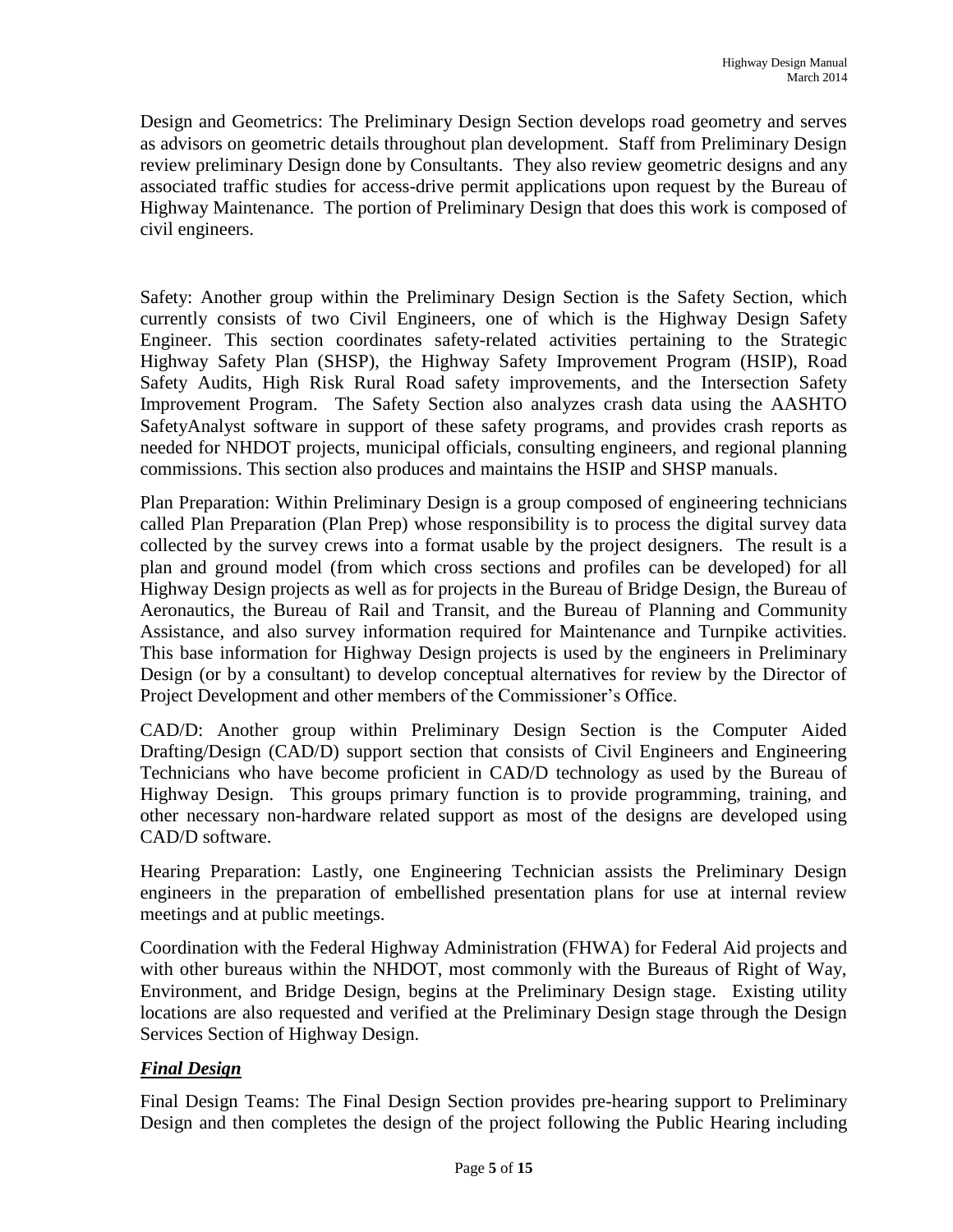the development of right-of-way plans, construction plans and related documents, environmental permit plans, and specifications and estimates (PS&E). Two Final Design Group Leaders supervise two to three design teams that do the Final Design of the projects assigned to the Section. Each design team is composed of a supervisory Civil Engineer or Civil Engineering Technician and, typically, three to five Civil Engineers and/or Civil Engineering Technicians.

Throughout a project's Final Design process the final design team closely coordinates with the Design Services Section as well as all other additional bureaus involved including; the Bureau of Environment, the Bureau of Construction, the Bureau of Materials and Research, Bureau of Bridge Design, the Bureau of Traffic, and the appropriate Highway Maintenance District and/or the Bureau of Turnpikes. Formal submissions are made to FHWA on Federal Aid projects at different stages to ensure compliance with Federal requirements. These submissions vary in extent and content but are governed by a memorandum of agreement with FHWA regarding project oversight. This Section also reviews the final design for accessdrive permit applications when requested by the Bureau of Maintenance and reviews some final design done by Consultants.

Roadside Development: Within Final Design is a group called Roadside Development. Their responsibility is to provide landscaping design for contract work, wildflower establishment, plant stock inspection, herbicide and pesticide application, and public outreach.

### *Consultant Design*

The Consultant Design Section reviews the Final Design work performed by consultant firms for the NHDOT. The section also performs coordination activities for the project design and is also responsible for tracking Consultant agreements, submissions, and billing. The Consultant Design section is composed primarily of Civil Engineers with some senior Engineering Technicians. Part of the Consultant Design Section staff is dedicated to reviewing Turnpike projects.

### *Design Services*

The Design Services Section is primarily responsible for survey, utility, and railroad coordination; however, the section also provides support with hydraulics and lighting design. This work continues throughout the design phase and the construction phase.

Survey: Survey responsibilities include locating "detail" and topographic information by survey data recorder (SDR); establishing construction line(s) on the ground during design for Geotechnical work performed by Materials of Research and at times verifying that control points are met or, establishing the construction lines(s) just prior to beginning construction; establishing new right-of-way bound and easement location; and, assisting in construction staking. Survey also coordinates their activities with geodetic work and cadastral surveying.

Utilities and Lighting: The Utility Section consists of a number of Civil Engineers and Engineering Technicians (Utility Coordinators) who coordinate between the project designers and the utility companies and municipal utilities. Utility coordination endeavors to ensure that existing utility locations are known and that efforts are made to eliminate or minimize their relocation. If unavoidable, provisions are made to relocate the utility and, in some instances, upgrades or new installations are performed. Certain members of the staff perform lighting design as well as utility coordination. The project's Utility Coordinators typically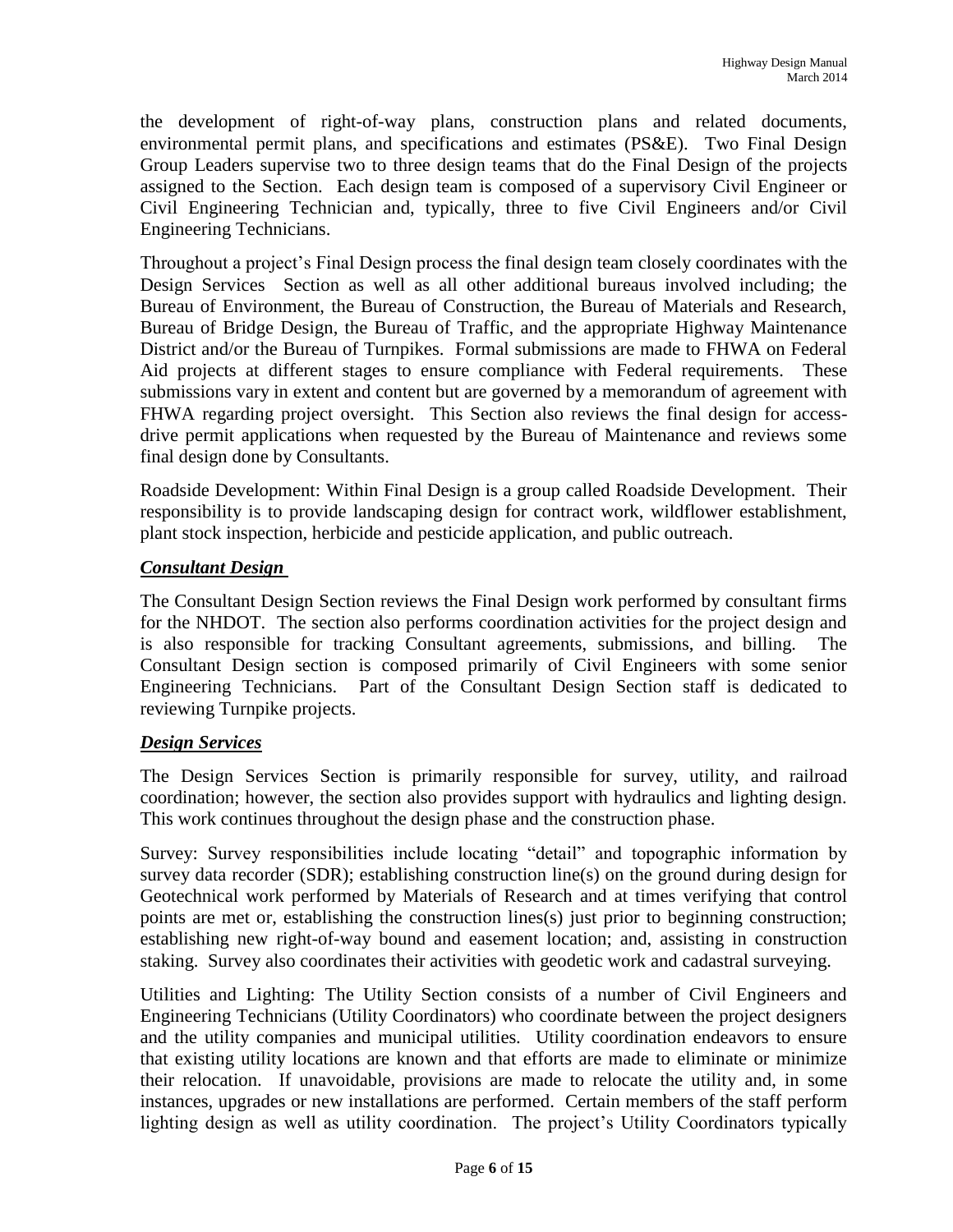arrange with electric companies for electrical service and relocation or installation (LDS) of street lighting under a Force Account Agreement with the State. Maintaining the Utility Accommodations Manual and Highway Lighting Design Manual are also the responsibility of the Utility Section.

Hydraulics: The Hydraulics Engineer is available to review the more complex drainage designs, develop unique drainage solutions, coordinate related work with Bridge Design, provide support as needed to the Highway Maintenance Districts and the Bureau of Turnpikes, and maintains hydrologic records and the *Manual on Drainage Design for Highways (8).*

Railroad Coordination: The Railroad/Highway Crossing Coordinator deals with issues in connection with NHDOT projects affecting all railroads operating within the State including the State owned rail lines. Responsibility also includes implementing the Railroad/Highway Crossing Program.

### *Contracts and Specifications*

The Contracts and Specifications Section is responsible for preparing, processing and amending consultant agreements for preliminary and final design engineering and technical services as well as developing, administering and maintaining specifications and special provisions for construction materials and assembling bid proposals for construction projects. Further, the Section provides executive support and maintains file documentation for both the Consultant Selection Committee and the Specifications Committee.

### *Records Section*

The Records Section assists the general public, surveyors, consultant engineers, and the Attorney General's Office in obtaining highway construction plans of completed or upcoming projects. After a project is complete, the Records Section receives highway correspondence and construction plans from the Bureau of Construction's Engineering Audit Section and then submits precise records to the State of New Hampshire Archives for accurate material storage and recall. This section maintains the Highway Design Equipment Inventory System (equipment and furniture inventory) and monitors the location and routing of survey field books. The Records Section also is responsible for the sale of numerous DOT publications such as the Standard Plans and the Standard Specifications for Road and Bridge Construction.

### *Administrative Section*

The Administrative Section is responsible for the day-to-day Bureau administrative duties of word processing, filing, clerical and similar administrative duties along with time-keeping, processing invoices, monitoring the supply inventory and keeping administrative records.

# *Related Bureaus and Organizations*

There are a number of bureaus and organizations that contribute to the development of highway projects. They are engaged in activities that are affected by highway design, but each has major responsibilities in other areas of public service. They provide the benefit of special expertise and, in turn, the Bureau of Highway Design reciprocates when these groups require assistance. Coordination with other bureaus and organizations is essential to efficiently and systematically produce designs for highway improvements.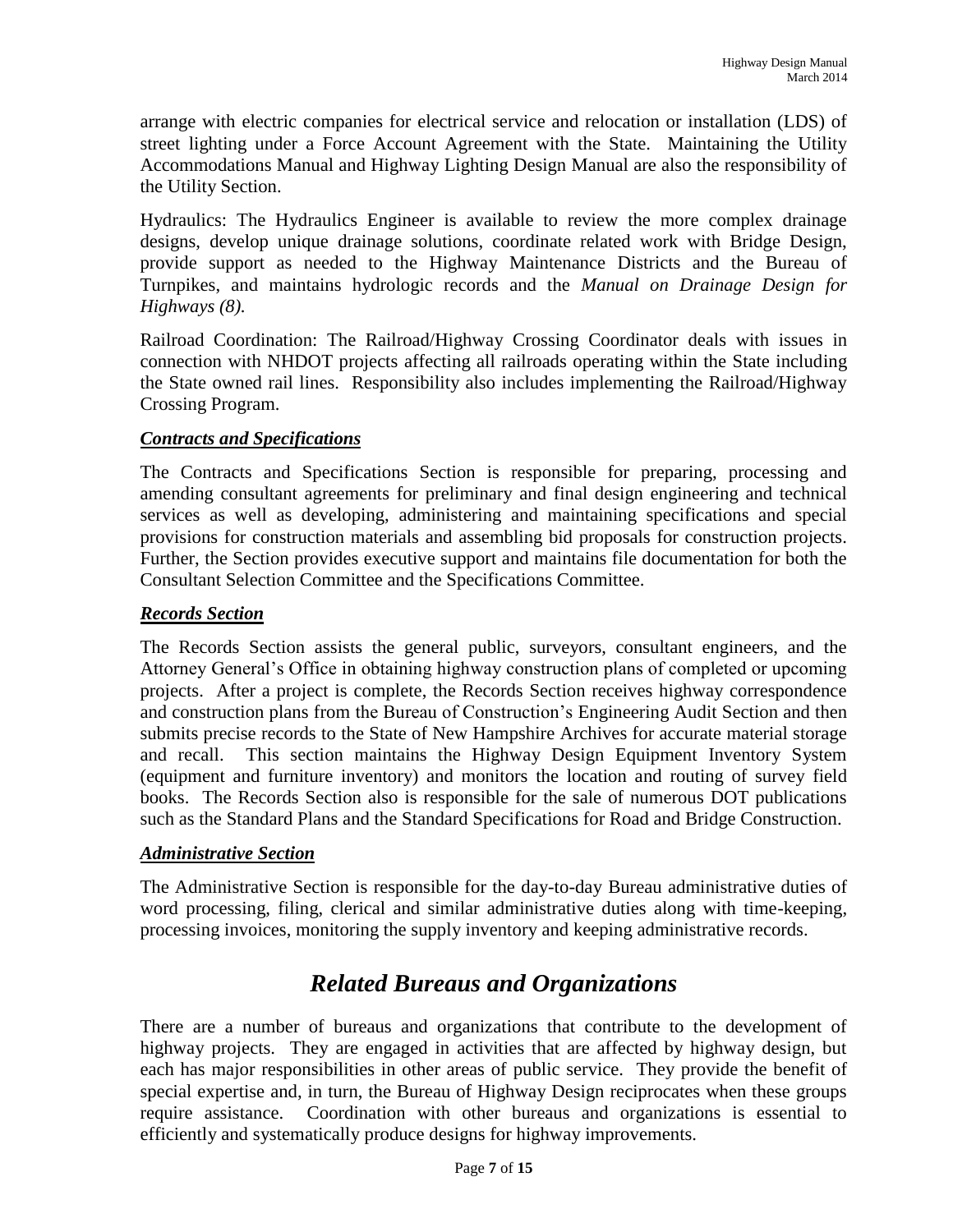# *Other NHDOT Bureaus*

### **Bureau of Right of Way**

The Bureau of Right-of-Way coordinates the establishment of the location of existing rights of way, including land title abstracts, and acquires and documents the property rights required for the construction of a project. The latter involves appraisals, acquisitions, relocation assistance, and arrangements for legal activities. The designer(s) provide Right of Way purchase plans and Registry Plans to allow these functions. A separate Property Management Section coordinates the management and disposition of surplus real estate properties. Additionally, this Bureau organizes and schedules Public Hearings, which are required to allow the ability to exercise eminent domain, for Department projects. A more extensive discussion of the Right of Way Process is within its own separate chapter in this manual.

### **Bureau of Environment**

The Bureau of Environment's principal role is to evaluate transportation construction projects and maintenance activities relative to impacts on natural, cultural and socioeconomic resources. The Bureau also acts as an environmental liaison between the Department and the appropriate federal, state, local and private environmental organizations as well as the general public. Coordinated interagency efforts address such issues as water quality, air quality, noise, wetlands (tidal and non-tidal), floodplains, shorelands, wildlife, conservation lands, historic resources, archeological sites, farmlands, hazardous waste/contamination, etc. and the permitting and regulatory compliance associated with these.

The bureau assigns an Environmental Manager to each Design project to complete the National Environmental Policy Act (NEPA) analysis and documentation, and to coordinate the completion of permit applications, historical /archaeological assessments, contaminated material assessments, and other analyses in compliance with local, State, and Federal regulations.

### **Office Of Stewardship and Compliance**

The purpose of this office is to promote environmental stewardship and good health and safety practices throughout the Department. Primary responsibilities include training and auditing Department personnel with regard to compliance with environmental, health and safety rules, regulations, policies, procedures and best practices; developing and implementing environmental and health and safety management systems; conducting risk assessments and monitoring medical exposure; conducting the workers compensation and drug and alcohol programs, and; managing environmental/health and safety training and compliance databases.

#### **Bureau of Construction**

The Bureau of Construction is responsible for the development and implementation of construction methods and procedures, quality acceptance and overall quality assurance, final audit documentation, and the contract administration of all transportation projects advertised by the Department's Division of Project Development. The Bureau, with its field representatives, provides contract administration and oversight on a wide variety of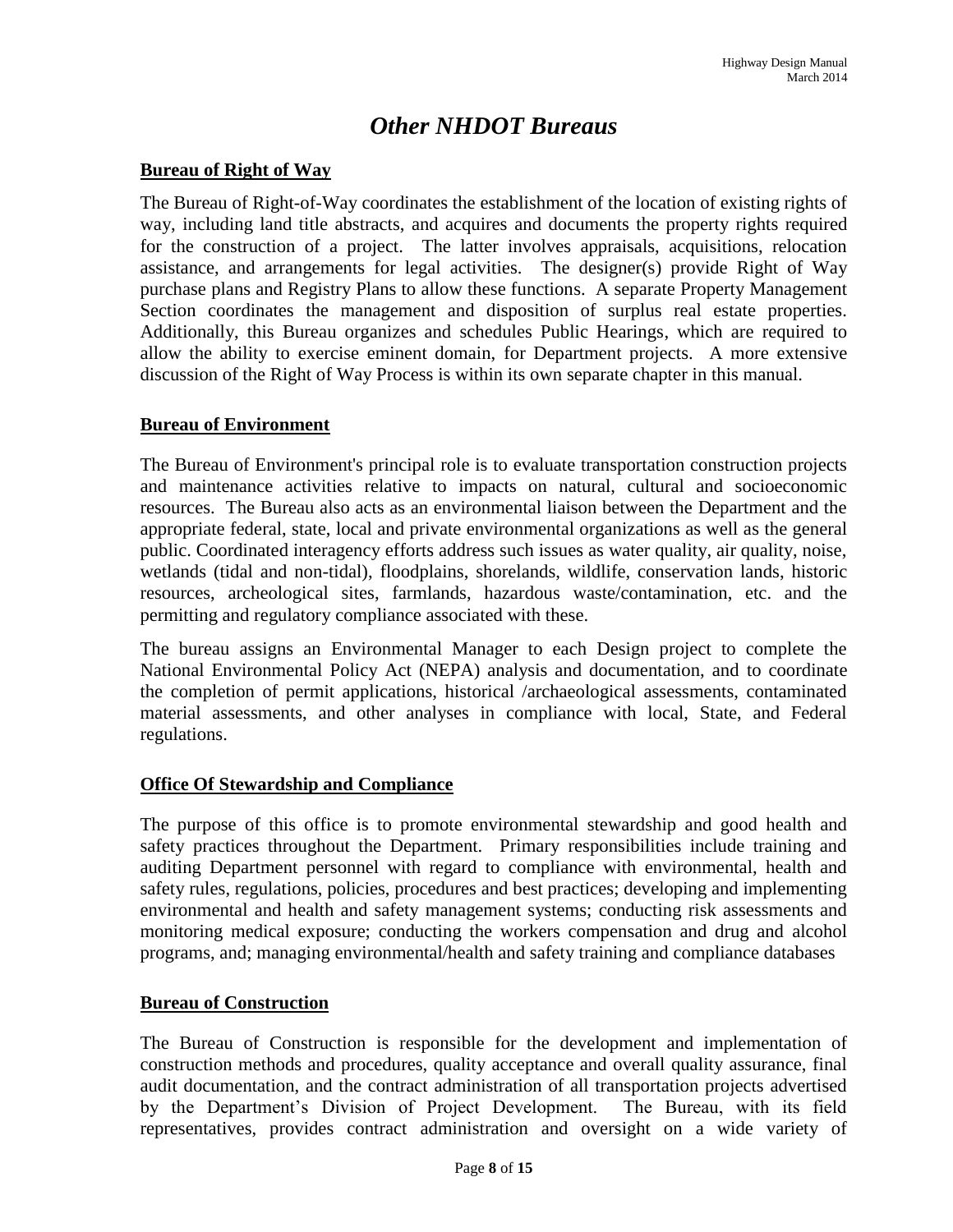transportation projects including Congestion Mitigation, Transportation Alternatives, Signal Replacement, Guardrail Upgrades, Wetland Creation, Landscaping, Rest Area and Toll Plaza Reconstruction, Resurfacing, as well as the more common Highway and Bridge projects.

Civil Engineers and Civil Engineering Technicians in the field are responsible for inspection of all Contractor work, material testing, and the computation and recording of contract quantities to ensure compliance with Plans, Standard Specifications, Estimate, and other applicable state and federal standards. Senior field personnel (Contract Administrators) also authorize progress payments to Contractors for completed work and resolve contract disputes resulting from either changed field conditions, or additional work that was not anticipated in the contract plans. Field personnel coordinate with the Highway Designers as necessary during construction when site conditions are not as proposed, when design intent clarification is required, or when alternatives/alterations to the work as designed are proposed or are being considered.

Additionally, there are more senior and experienced Civil Engineers that are the District Construction Engineers who have the responsibility for certain geographical segments of the State. They oversee the Contract Administrators within that area. During the design phase of a project, District Construction Engineers are consulted to provide input on constructability and maintenance of traffic issues, as well as, to assist the designers with establishing anticipated construction time frames.

### **Bureau of Materials and Research**

The Bureau of Materials and Research provides a wide range of technical services related to the specification, testing, acceptance and evaluation of transportation materials, facilities and innovations. The Bureau is composed of five major sections, each with its own specialized function, as described below.

- Administration Coordinates personnel, Bureau safety program and administrative functions of the Bureau.
- Geotechnical
	- Conducts subsurface explorations to evaluate soil, bedrock and groundwater  $\bullet$ conditions including installing and decommissioning monitoring wells.
	- Performs pavement coring and base course sampling on existing roadways.  $\bullet$
	- $\bullet$ Provides exploration logs and geotechnical engineering recommendations for structure foundations, embankment fills, cut slopes, frost protection, and subsurface drainage.
	- $\bullet$ Maintains the Department Rock Cut Inventory Database, performs vibration monitoring and approves blasting plans.
- Materials Technology
	- $\bullet$ Responsible for the Department Quality Assurance Program and manages the Department Independent Assurance Testing Program and the Central Laboratory, which performs Acceptance and Independent Assurance tests on soil, concrete, asphalt and other materials used in Department projects.
	- $\bullet$ Provides material use recommendations, specification development and analyses of failed materials. Maintains the Laboratory Information Management System (LIMS).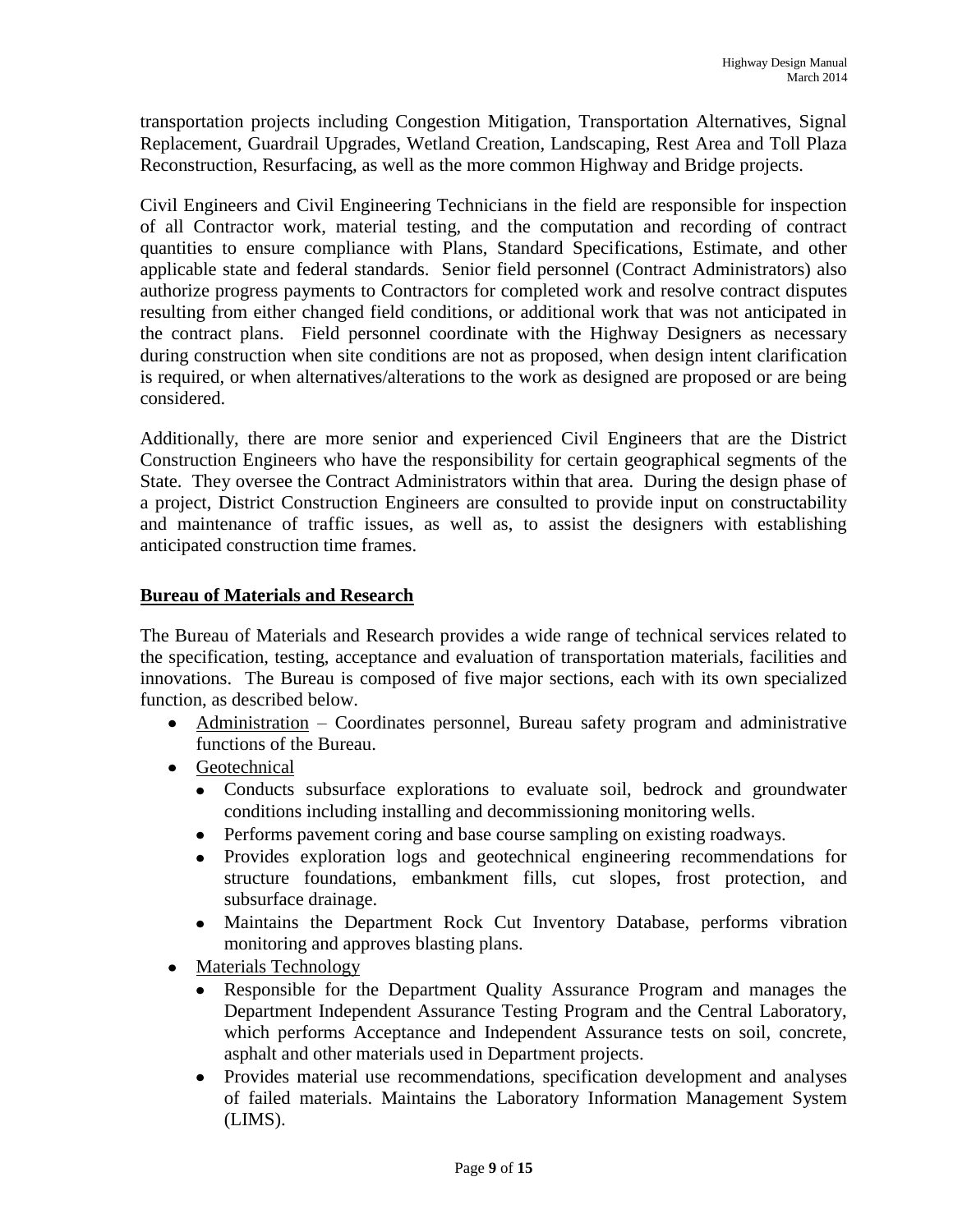- Pavement Management
	- Provides pavement section recommendations for new construction and rehabilitation projects.
	- $\bullet$ Maintains the Department Pavement Management System (PMS) for all State maintained roadways. Evaluates pavement condition and measures ride quality on roadways for design and construction quality assurance.
	- Provides retroreflectivity testing for permanent pavement markings.
	- Administers District and Turnpike resurfacing contracts.  $\bullet$
- Research
	- $\bullet$ Coordinates various research efforts for the Department including administration of the Federal-Aid research program, technical reviews, and implementation activities.
	- $\bullet$ Evaluates new products and performance of in-place materials or innovative applications.
	- Maintains the Qualified Products List (QPL).
	- Provides bridge deck condition assessments to Bridge Design to assist in determining appropriate rehabilitation options for existing structures. .

### **Bureau of Bridge Design**

The Bureau of Bridge Design is responsible for bridge structure design, large drainage structure design/evaluation, i.e., those with a span of 10 feet or greater as measured along the centerline of the road, and assistance in the design of miscellaneous highway structures, e.g., retaining wall design, and foundation design for overhead sign structures and long mast arm traffic signals. Members of the staff also review shop and fabrication drawings and on site inspection of the facilities producing certain related components.

The Bureau has three sections, one of which does the "in house" designs, another does the review of consultant designs, and the third inspects bridges and maintains the inventory of bridges.

### **Bureau of Bridge Maintenance**

The Bureau of Bridge Maintenance performs routine maintenance and limited replacement of State bridges. They also assist municipalities in the maintenance of their bridges. They are frequently consulted regarding rehabilitation of larger drainage structures that are not considered bridges, such as metal arch pipes, and the maintenance aspects of any unusual larger drainage installations.

At times the Bureau of Bridge Maintenance will perform remedial bridge work in conjunction with a project due to the type of work involved.

### **Bureau of Traffic**

The Bureau of Traffic is responsible for the installation and maintenance of all traffic control devices, including traffic signals, highway signs, and pavement markings on state highways. They also provide the design and special provisions for plans and proposals, and perform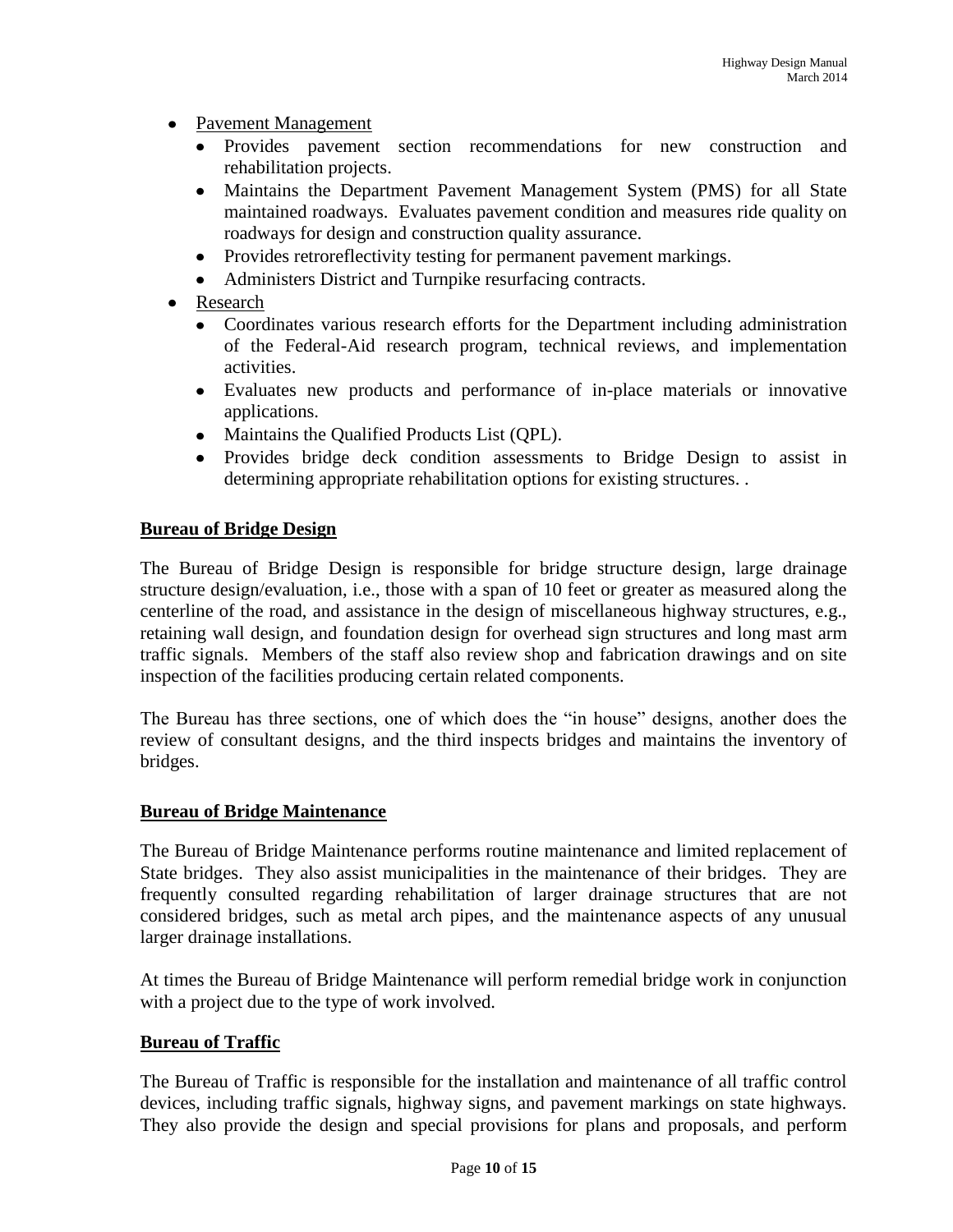construction inspection for all traffic control devices. The Bureau of Traffic is also responsible for the statewide Transportation Management Center (TMC) and Intelligent Transportation Systems (ITS) programs. Deployment of new ITS devices, such as permanent Dynamic Message Signs (DMS), Road Weather Information Systems (RWIS), and Closed Loop Traffic Signal Systems are often included as part of comprehensive capital improvement projects. Design for such devices, and related construction inspection and acceptance, is to be provided through the Bureau of Traffic TMC/ITS section.

As the construction plans progress, the Bureau of Traffic reviews the Traffic Control Plan (TCP) and develops the Construction Signs and Warning Devices "package" including a cost estimate. Projects designed by Consultant are coordinated through Traffic as a review function.

Bureau of Traffic engineering staff are critical partners in the Department's traffic safety program. The bureau is typically represented in all Road Safety Audits. They also participate in the Highway Safety Improvement Program (HSIP), providing insight for the identification of candidate projects and for determining measures to mitigate safety concerns.

The Bureau of Traffic is also responsible for:

- Maintaining the annual statewide traffic data collection program (traffic volumes, vehicle classification, and Weigh-in-Motion).
- Processing, analyzing, and reporting of traffic data to support planning and development of the statewide transportation system
- Project and/or site-specific traffic data collection efforts and developing traffic forecasts for design projects, and conducts speed studies as requested.
- Reviewing Traffic Impact Statements (TIS) related to access permits for major developments.
- Outdoor advertising and junkyard control as required per the Highway Beautification Act and subsequent Federal Highway reauthorization programs. This includes permitting of qualified off premise advertising devices, removal of unauthorized devices, and permitting of junkyards on controlled highways.

### **Bureau of Highway Maintenance**

The Bureau of Highway Maintenance administers and performs the highway maintenance through six (6) geographical Districts. This bureau assists the Bureau of Highway Design by providing local information about project sites and identifying existing problem conditions or other local considerations. Highway Design closely coordinates the designs with Highway Maintenance to identify existing situations to be addressed and to ensure that the roadway improvements are reasonable to maintain after construction is completed. The Bureau of Highway Maintenance processes all oversize/overweight load permits and coordinates with other agencies and organizations regarding these. The individual Highway Maintenance Districts are responsible for processing all driveway permits and licensing utility poles along State maintained highways within their jurisdiction.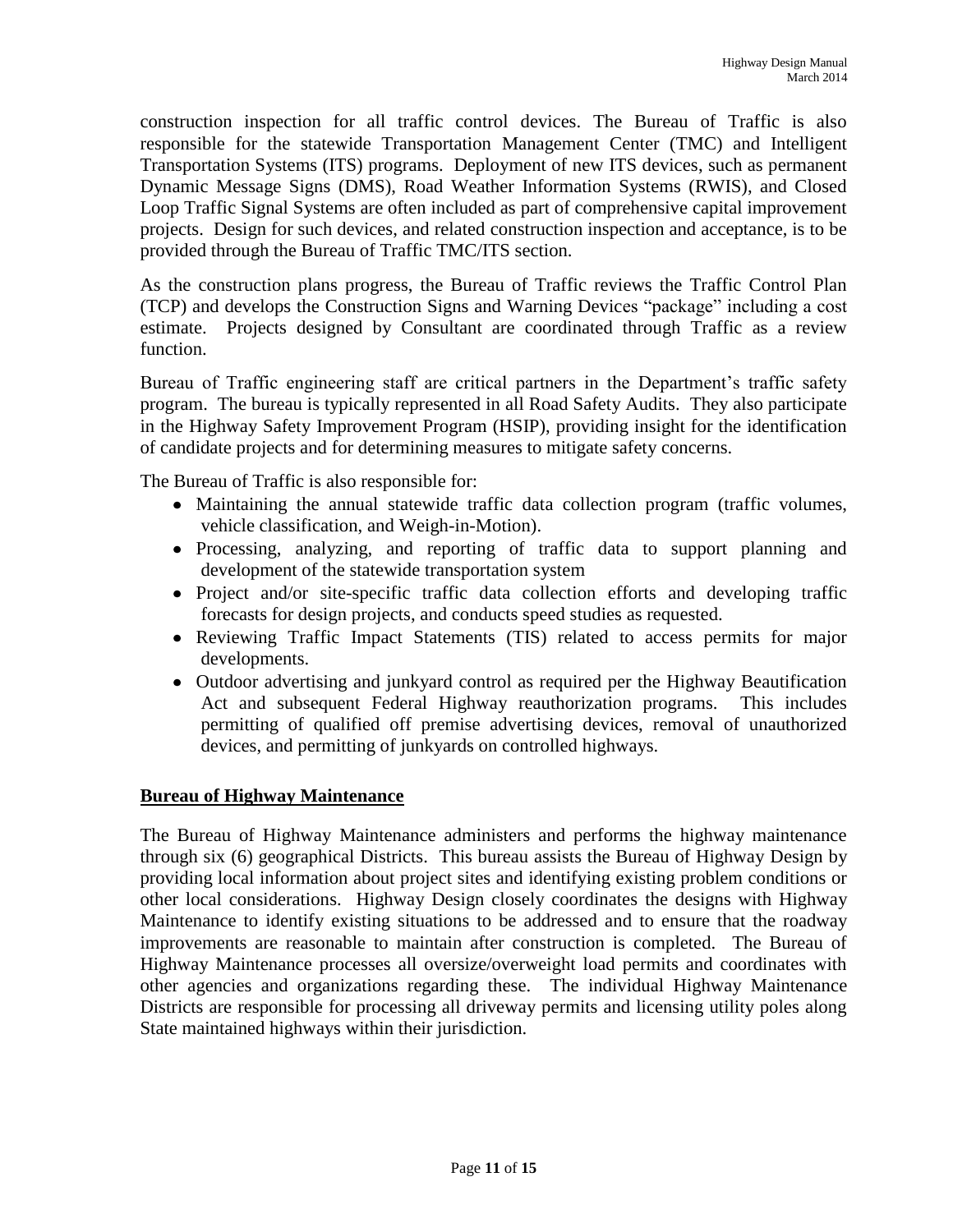### **Bureau of Turnpikes**

The Bureau of Turnpikes is responsible for the administration and maintenance of New Hampshire's turnpike system, including toll collection and the EZ-Pass system. The New Hampshire Turnpike System presently consists of 93 miles of limited access highway, 36 miles of which are part of the U.S. Interstate Highway System, comprising a total of approximately 655 total lane miles. As with the Bureau of Highway Maintenance, this bureau assists the Bureau of Highway Design by providing local information about project sites and identifying existing problem conditions or other local considerations. Highway Design closely coordinates designs with Turnpikes to identify existing situations to be addressed and to ensure that the roadway improvements are reasonable to maintain after construction is completed.

### **Bureau of Planning and Community Assistance**

The Bureau of Planning and Community Assistance performs the many activities necessary to initiate a transportation improvement project including point of contact with Regional Planning Commissions (RPCs) and Metropolitan Planning Organizations (MPOs).

Planning and Community Assistance maintains the roadway network data through the Department's Geographic Information System (GIS) which is updated regularly to show completed construction, current roadway ownership and maintenance information and other transportation attributes through the Statewide GIS. Aerial photographs, GIS layers, and custom maps are available through the Bureau. In addition the GIS section is responsible for maintaining intranet and internet versions of the GIS system that is available for all to use in a self-service environment.

The Bureau is also responsible for the coordination and development of several key planning and programming documents, including:

- Ten Year Plan
- Statewide Transportation Improvement Program
- Long Range Transportation Plan

These efforts support state and federal goals, policies and regulations to demonstrate affordable short and long range transportation needs and improvements.

The Community Assistance Section within the Planning and Community Assistance Bureau functions as the NHDOT liaison with municipalities in providing aid and assistance for highways and bridges. Specifically, the section administers the following State Aid Programs:

*State Aid for Class I, II, or III Highways* -Funding available for improving a  $\bullet$ portion of State Highway that is an issue of local concern and the community wishes to advance priority of construction by providing the requisite one-third funding of project costs. Project implementation is coordinated with the individual Maintenance District Office.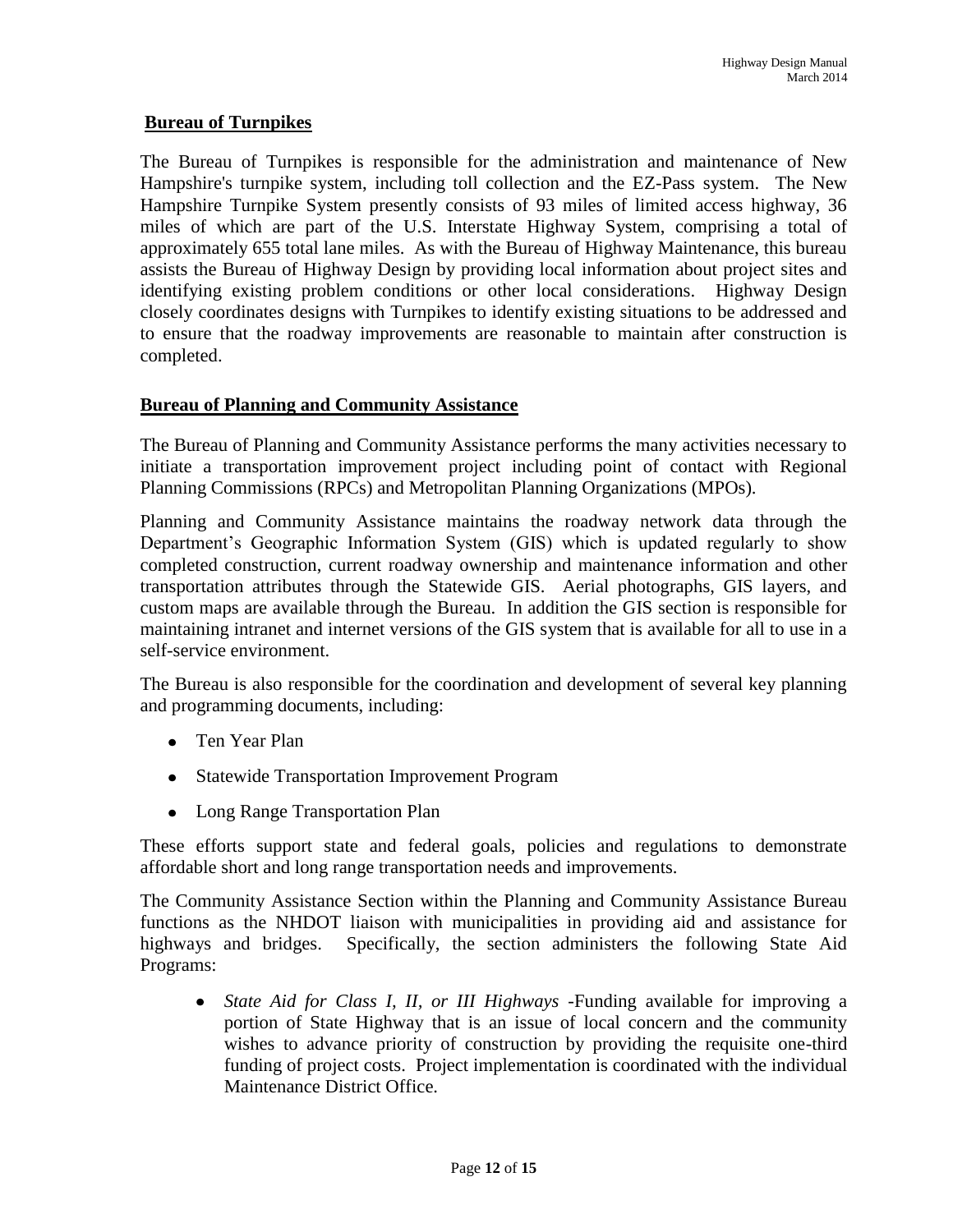- *Highway Block Grant Aid* Yearly disbursement of funds to a community to assist in the maintenance, construction, or reconstruction of Class IV and V highways, and,
- *State Aid Bridge* -Provides 80% of qualifying project costs to rehabilitate or  $\bullet$ replace existing deficient Town owned bridges on Class IV and V highways.

The Bureau administers the apportionment of Federal funds to cities and towns for a number of transportation purposes. Projects that receive such funds are referred to as Local Public Agency (LPA) projects. LPA projects are managed and match funded (as necessary) to implement eligible projects at the local level. The funds are made available for a variety of projects. These projects include, but are not limited to, the following types:

| $\Box$ Highway and bridge improvements<br>transportation buildings, structures or<br>$\Box$ Intersection improvements<br>$\Box$ Provision of facilities for bicyclists and<br>facilities and canals)<br>pedestrians<br>$\Box$ Congestion-related improvements<br>$\Box$ Public transit enhancements<br>$\Box$ Provision of safety and educational<br>activities for bicyclists and pedestrians<br>advertising<br>$\Box$ Acquisition of scenic easements and<br>scenic or historic sites<br>$\Box$ Scenic or historic highway programs<br>(including the provision of tourist and<br>welcome center facilities)<br>$\Box$ Landscaping and other scenic<br>beautification<br>museums<br>$\Box$ Historic preservation<br>$\Box$ Improvements to air quality | facilities (including historic railroad<br>$\Box$ Preservation of abandoned railway<br>corridors (including the conversion for use<br>as bicycle paths and pedestrian facilities)<br>$\Box$ Control and removal of outdoor<br>$\Box$ Archaeological planning and research<br>$\Box$ Environmental mitigation to address<br>water pollution due to highway runoff or<br>reduce vehicle-caused wildlife mortality<br>while maintaining habitat connectivity<br>$\Box$ Establishment of transportation |
|----------------------------------------------------------------------------------------------------------------------------------------------------------------------------------------------------------------------------------------------------------------------------------------------------------------------------------------------------------------------------------------------------------------------------------------------------------------------------------------------------------------------------------------------------------------------------------------------------------------------------------------------------------------------------------------------------------------------------------------------------------|-----------------------------------------------------------------------------------------------------------------------------------------------------------------------------------------------------------------------------------------------------------------------------------------------------------------------------------------------------------------------------------------------------------------------------------------------------------------------------------------------------|
|----------------------------------------------------------------------------------------------------------------------------------------------------------------------------------------------------------------------------------------------------------------------------------------------------------------------------------------------------------------------------------------------------------------------------------------------------------------------------------------------------------------------------------------------------------------------------------------------------------------------------------------------------------------------------------------------------------------------------------------------------------|-----------------------------------------------------------------------------------------------------------------------------------------------------------------------------------------------------------------------------------------------------------------------------------------------------------------------------------------------------------------------------------------------------------------------------------------------------------------------------------------------------|

Technical assistance through the Technology Transfer  $(T^2)$  Center at UNH or direct communication to a community is provided. Consultation and advice includes addressing roadway or structural problems, guidance on design standards for rural roads and overview of the general application of highway laws as they might affect a community.

### **Bureau of Rail and Transit**

The Bureau of Rail and Transit has three main emphasis areas. The Bureau

- $\bullet$ Works to preserve and efficiently manage railroad corridors and state owned railroad properties and improve rail safety. The railroad programs include track inspection and safety investigation in cooperation with the Federal Railroad Administration, a revolving loan program for railroads, a dedicated railroad fund for improvements to state-owned rail lines, and acquisition and preservation of railroad corridors for future use.
- Supports transit services to the public, including a rideshare program and transportation for the elderly and disabled citizens. The public transportation program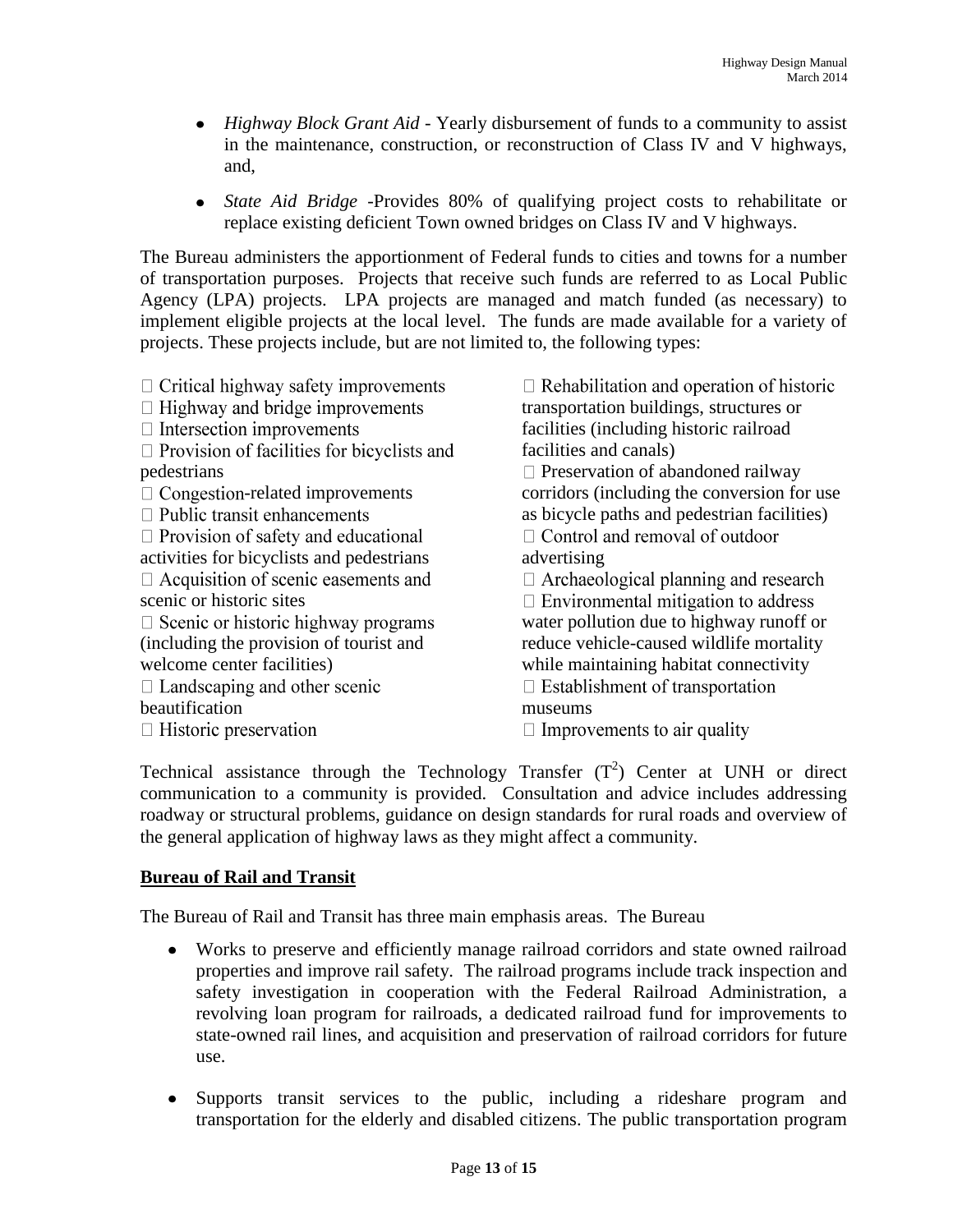includes federal grants for transit operations, capital improvements, planning, technical assistance and training. The rideshare coordinator helps those who wish to carpool or vanpool with a ride matching service, and helps to manage the state's park and ride lots for transit users, carpools and vanpools.

Oversees the bicycle/pedestrian program that assists individuals, communities and groups to improve opportunities for non-motorized travel.

### **Bureau of Aeronautics**

The Bureau of Aeronautics works with aviation agencies at the Federal, State and local levels to preserve and promote a system of airports necessary to promote the future of air transportation in New Hampshire.

### **Bureau of Finance and Contracts (Project Programming Section)**

Project Programming Section within the Bureau of Finance and Contracts is responsible for requesting federal funds for all federal aid projects based on STYP-RMS estimates received from other bureaus. This section also tracks all project and financial information for all Project Development projects. This information is used to produce the Ten Year Plan, the Statewide Transportation Improvement Program (STIP), Advertising Schedule and other reports.

Additionally, there are other NHDOT bureaus that may be involved beyond the preceding ones, but are less likely to be involved in projects in general.

# *Organizations Outside of the NHDOT*

There are many organizations, groups, and individuals who are stakeholders in highway improvements; however, not all interested parties become actively involved in the process. It is difficult to identify all those who will eventually contribute their views.

One that is commonly involved in practically all Highway Design projects is the Office of Information Technology that is part of the Department of Administrative Services.

The Office of Information Technology Services (OIT) is primarily a support organization for services relating to personal computers (PCs) and computer aided drafting and design (CAD/D) equipment. Their programmers (non-CAD/D applications) and technicians are responsible to assist in administering this function and support all the bureaus within the NHDOT. Their "Help Desk" (tel. 271-7555) is available to answer questions and resolve computer related issues.

One of the more common services that OIT performs for Highway Design is to convert the final body of the project estimate prior to bid based on cost information provided by Highway Design and generates other documents for the Bid Proposal.

Also involved in many aspects of the Department of Transportation's responsibilities is the Federal Highway Administration (FHWA). The role of FHWA includes, but is not limited to: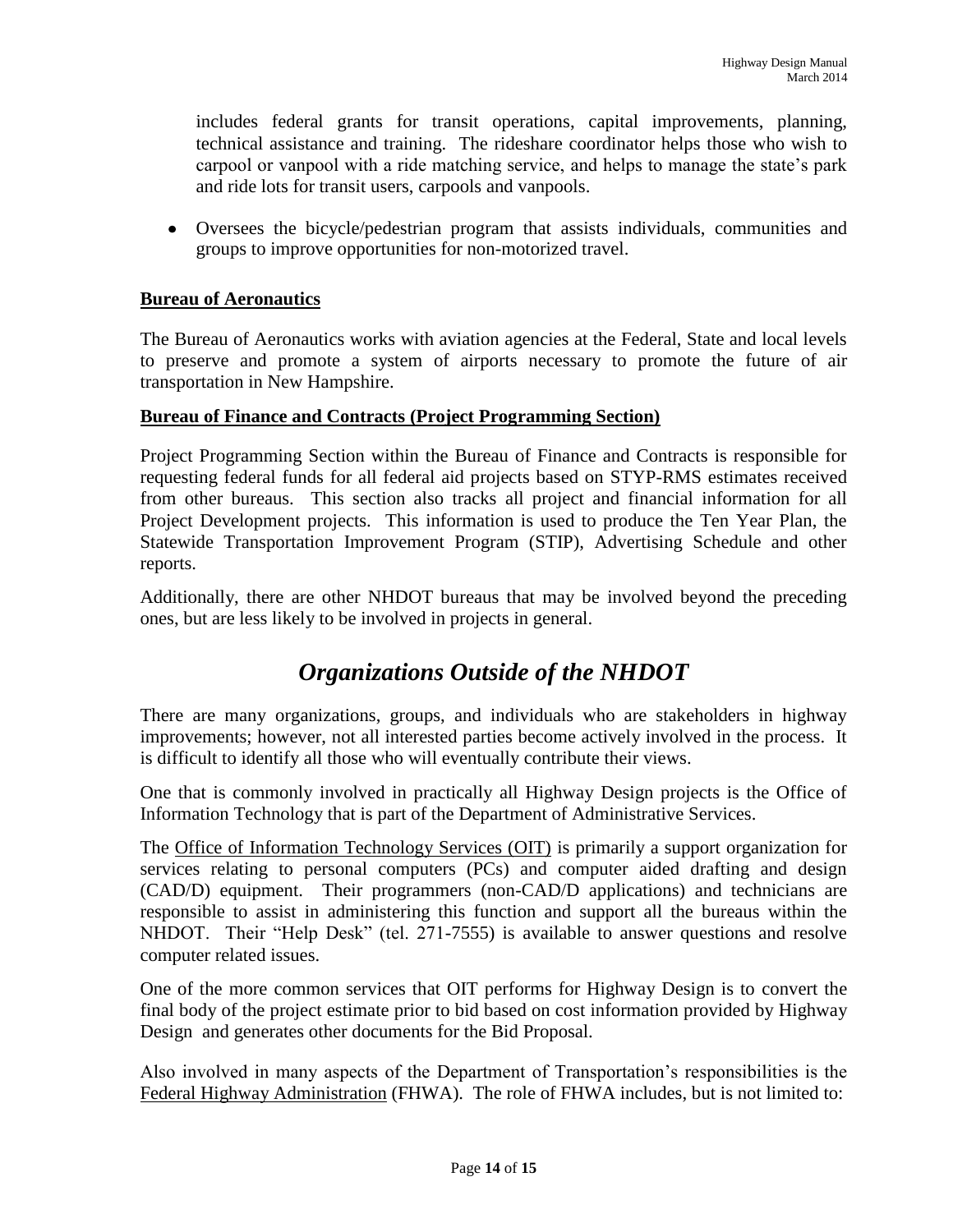- Oversight of Federal Aid projects ranging from a full review to an oversight of certain facets of Federal Aid projects,
- Participation in workgroups to resources for guidance on varying issues,
- And notification and monitoring for compliance with specific Federal requirements.

Also, there are other State, Federal, regional, city and local planning groups, highway users and special interest groups, environmentalists, and individuals who become involved in the planning and design of highway projects. As the design of a project is developed from concept through final plans, the designer must coordinate with those involved and, as a result, will become aware of the many organizations that contribute to the development of the project. Chapter 2, "Project Development", deals with the process and the diverse organization involvement.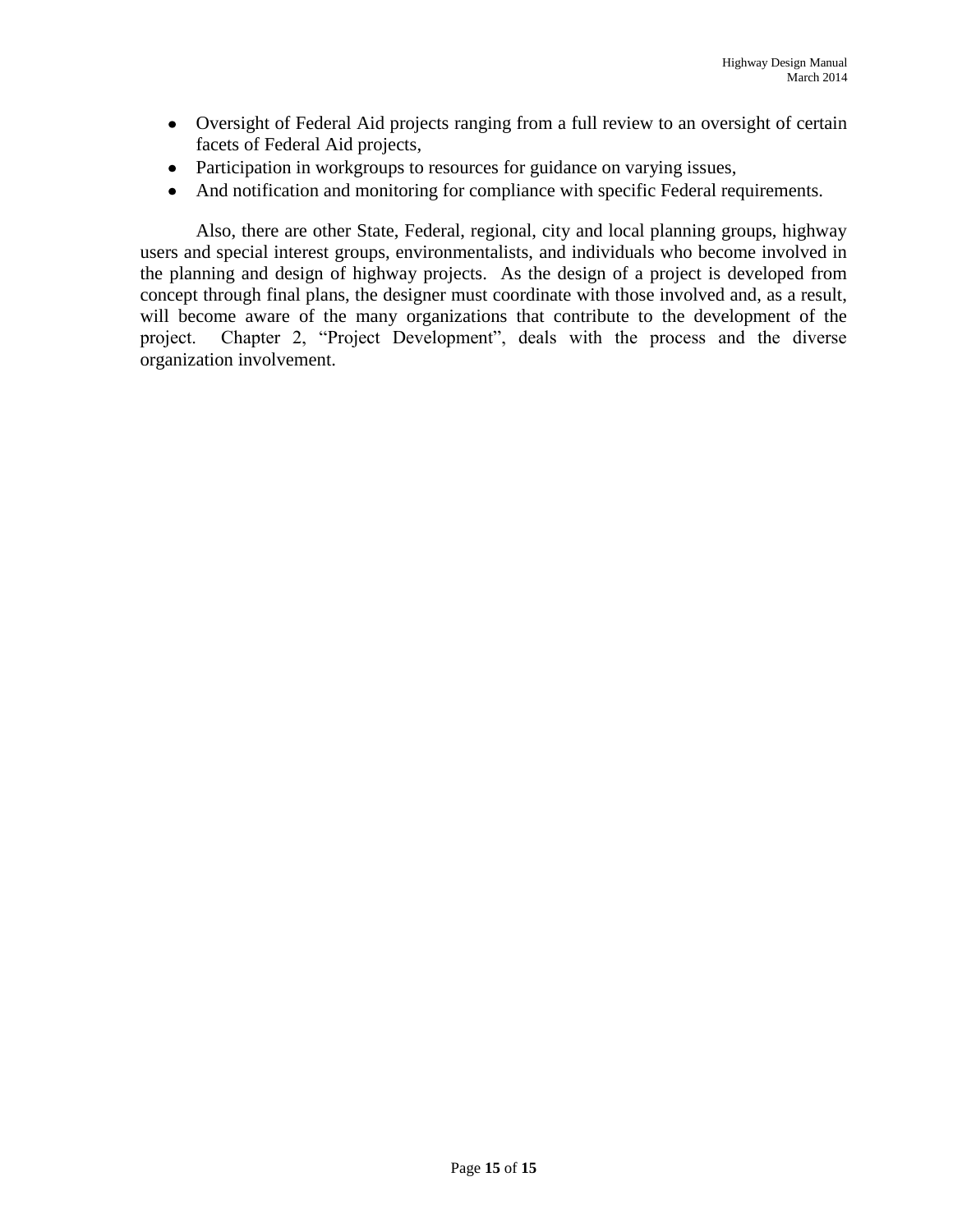

New Hampshire Department of Transportation Organizational Chart